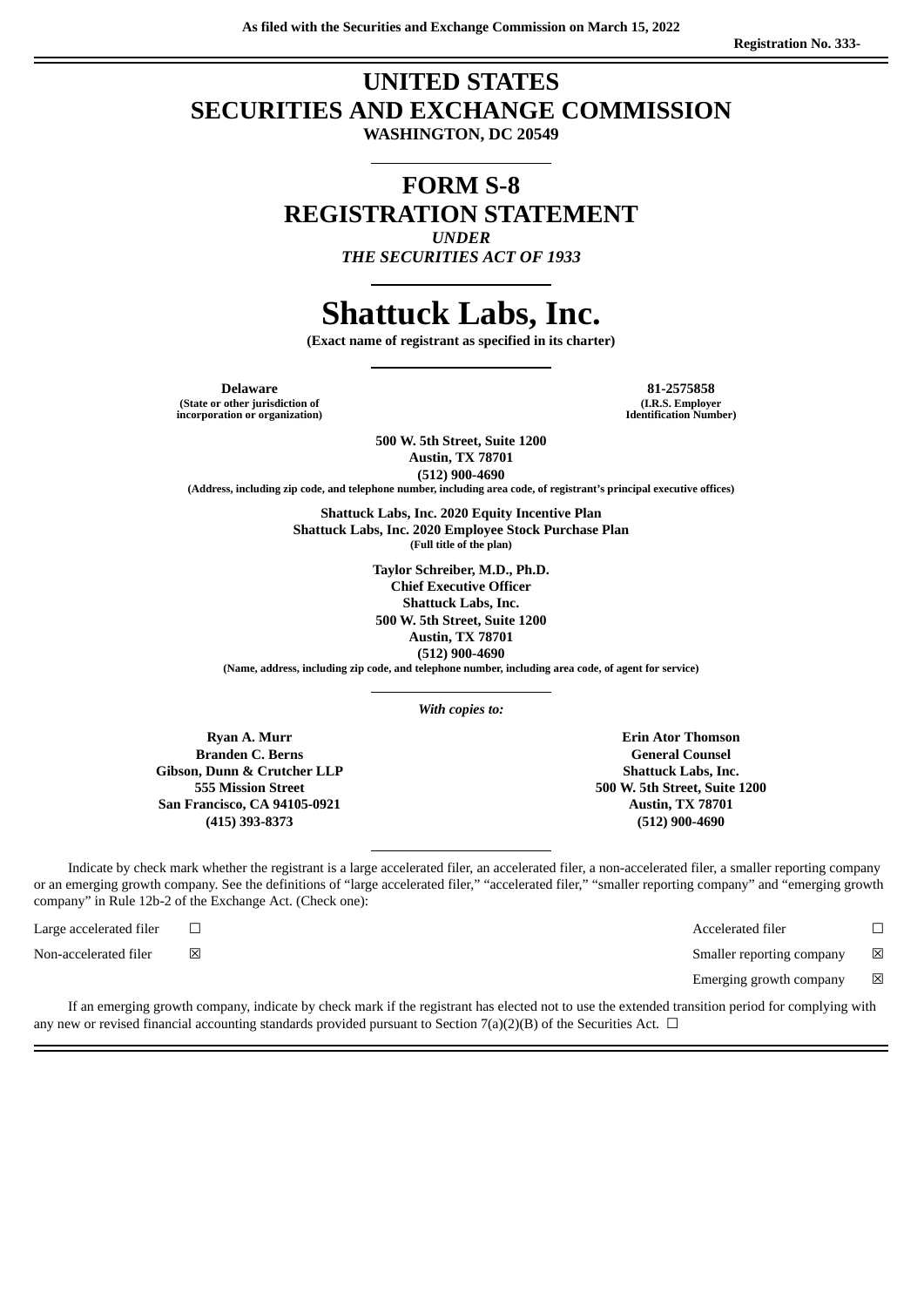#### **EXPLANATORY NOTE**

This Registration Statement on Form S-8 is being filed by Shattuck Labs, Inc. (the "Registrant"), relating to 1,693,555 shares of its common stock, par value \$0.0001 per share (the "Common Stock"), available for issuance pursuant to awards under the Shattuck Labs, Inc. 2020 Equity Incentive Plan (the "2020 Plan") and 423,388 shares of Common Stock issuable under the Shattuck Labs, Inc. 2020 Employee Stock Purchase Plan (the "ESPP" and, together with the 2020 Plan, the "Plans").

Pursuant to General Instruction E of Form S-8, the contents of the Registration Statements on Form S-8 previously filed with the Securities and Exchange Commission ("Commission") on October 19, 2020 (Registration No. [333-249555\)](http://www.sec.gov/Archives/edgar/data/1680367/000119312520272169/d91773ds8.htm) and on March 16, 2021 [\(Registration](http://www.sec.gov/Archives/edgar/data/1680367/000119312521082783/d74744ds8.htm) No. 333-254340), which relate to the Plans, are incorporated herein by reference and made a part hereof, except for those items being updated by this Registration Statement.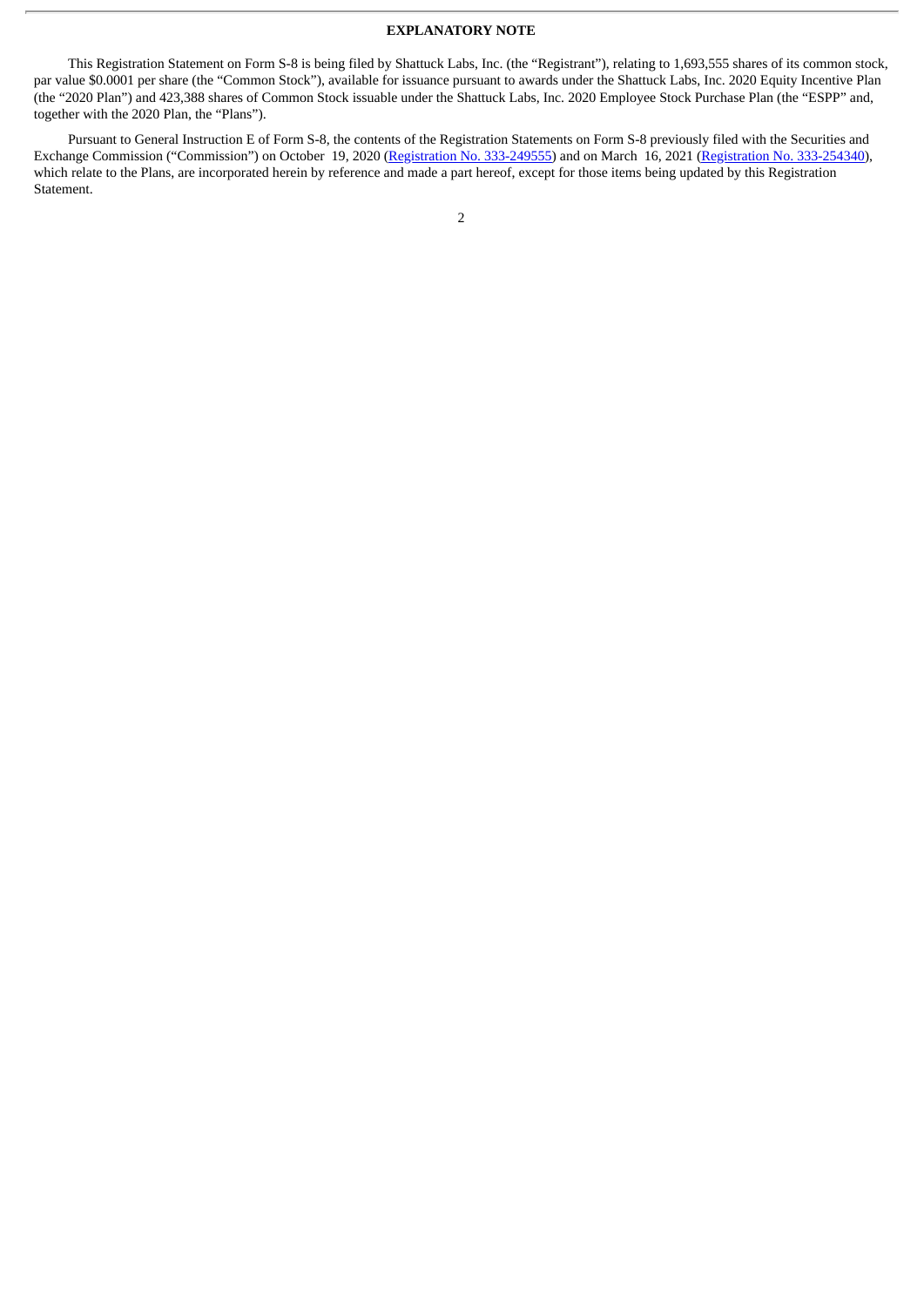## **PART II**

ł.

## **INFORMATION REQUIRED IN THE REGISTRATION STATEMENT**

| Item 8.                   | <b>Exhibits.</b>                                                                                                                                                                                                                |  |  |  |  |
|---------------------------|---------------------------------------------------------------------------------------------------------------------------------------------------------------------------------------------------------------------------------|--|--|--|--|
| Exhibit<br><b>Number</b>  | <b>Description of Exhibit</b>                                                                                                                                                                                                   |  |  |  |  |
| 4.1                       | Amended and Restated Certificate of Incorporation of Shattuck Labs, Inc. (incorporated by reference from Exhibit 3.1 to the Company's<br>Current Report on Form 8-K filed on October 14, 2020 (Commission File No. 001-39593)). |  |  |  |  |
| 4.2                       | Amended and Restated Bylaws of Shattuck Labs, Inc. (incorporated by reference from Exhibit 3.2 to the Company's Current Report on<br>Form 8-K filed on October 14, 2020 (Commission File No. 001-39593)).                       |  |  |  |  |
| $5.1*$                    | Opinion of Gibson, Dunn & Crutcher LLP.                                                                                                                                                                                         |  |  |  |  |
| $23.1*$                   | <b>Consent of Independent Registered Public Accounting Firm.</b>                                                                                                                                                                |  |  |  |  |
| $23.2*$                   | Consent of Gibson, Dunn & Crutcher LLP (included in Exhibit 5.1).                                                                                                                                                               |  |  |  |  |
| $24.1*$                   | Power of Attorney (included on signature page hereto).                                                                                                                                                                          |  |  |  |  |
| 99.1                      | 2020 Equity Incentive Plan (incorporated by reference from Exhibit 10.9 of the Company's Amendment No. 2 to Registration Statement<br>on Form S-1 filed on October 8, 2020 (Commission File No. 333-248918)).                   |  |  |  |  |
| 99.2                      | 2020 Employee Stock Purchase Plan (incorporated by reference from Exhibit 10.10 of the Company's Amendment No. 2 to Registration<br>Statement on Form S-1 filed on October 8, 2020 (Commission File No. 333-248918)).           |  |  |  |  |
| $107.1*$                  | <b>Filing Fee Table</b>                                                                                                                                                                                                         |  |  |  |  |
| $\ast$<br>Filed herewith. |                                                                                                                                                                                                                                 |  |  |  |  |
|                           | 3                                                                                                                                                                                                                               |  |  |  |  |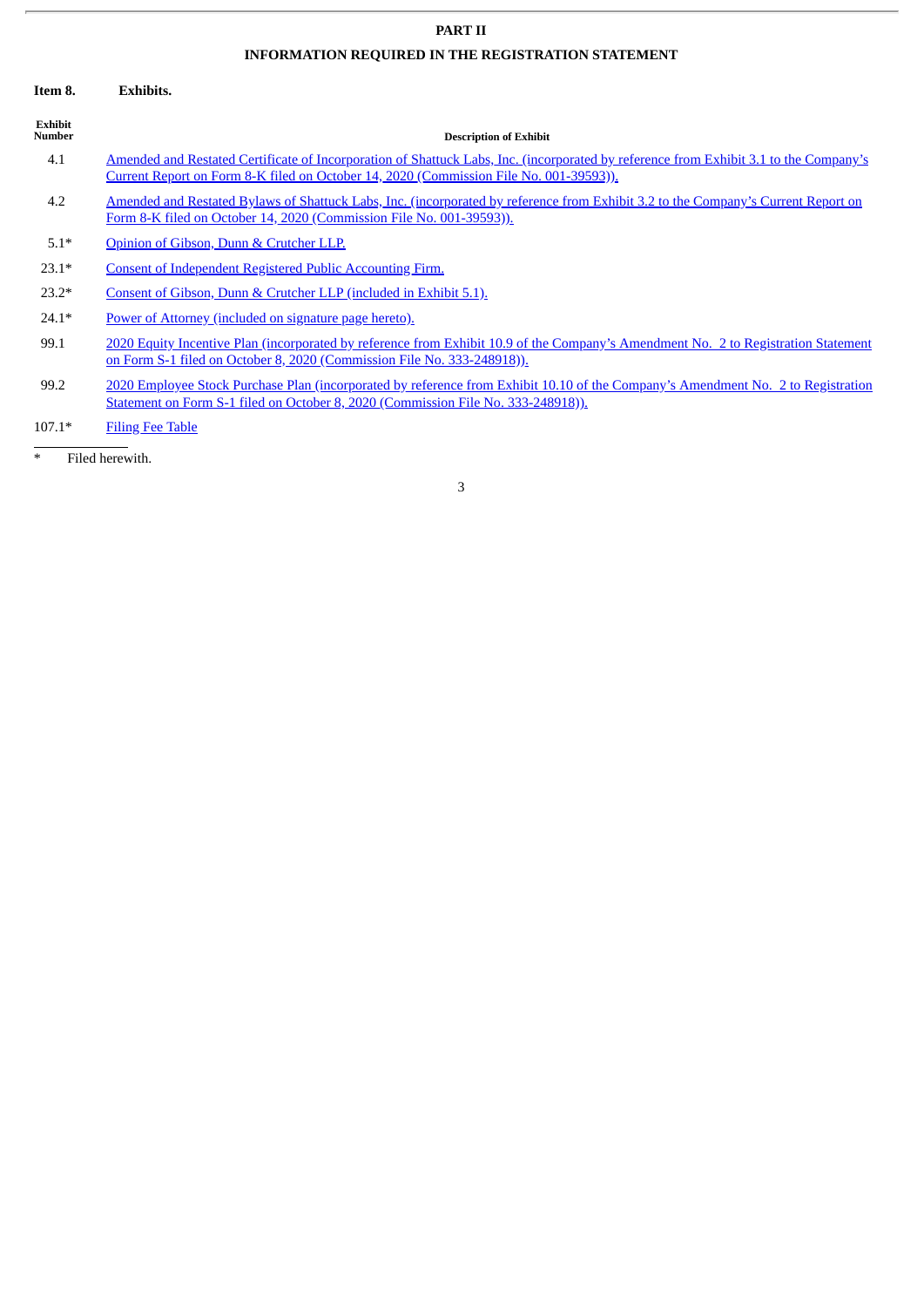#### **SIGNATURES**

<span id="page-3-0"></span>Pursuant to the requirements of the Securities Act, the Registrant certifies that it has reasonable grounds to believe that it meets all of the requirements for filing on Form S-8 and has duly caused this Registration Statement to be signed on its behalf by the undersigned, thereunto duly authorized, in the City of Austin, Texas, on March 15, 2022.

#### **Shattuck Labs, Inc.**

| By: | /s/ Dr. Taylor Schreiber       |
|-----|--------------------------------|
|     | Name: Dr. Taylor Schreiber     |
|     | Title: Chief Executive Officer |

#### **POWER OF ATTORNEY**

KNOW ALL PERSONS BY THESE PRESENTS, that each person whose signature appears below constitutes and appoints Dr. Taylor Schreiber and Andrew R. Neill, and each of them, his or her true and lawful attorneys-in-fact and agents, each with full power of substitution and resubstitution, for him or her and in his or her name, place and stead, in any and all capacities, to sign any and all amendments, including post-effective amendments, to this Registration Statement, and any registration statement relating to the offering covered by this Registration Statement and filed pursuant to Rule 462 under the Securities Act, and to file the same, with exhibits thereto and other documents in connection therewith, with the Commission, granting unto said attorneys-in-fact and agents, and each of them, full power and authority to do and perform each and every act and thing requisite and necessary to be done, as fully to all intents and purposes as he or she might or could do in person, hereby ratifying and confirming all that each of said attorneys-in-fact and agents or their substitute or substitutes may lawfully so or cause to be done by virtue hereof.

Pursuant to the requirements of the Securities Act, the following persons have signed this Registration Statement in the capacities and on the date(s) indicated.

| <b>Signature</b>          | <b>Title</b>                                 | <b>Date</b>    |  |
|---------------------------|----------------------------------------------|----------------|--|
| /s/ Dr. Taylor Schreiber  | Chief Executive Officer and Director         | March 15, 2022 |  |
| Dr. Taylor Schreiber      | (principal executive officer)                |                |  |
| /s/ Andrew R. Neill       | Chief Financial Officer                      | March 15, 2022 |  |
| Andrew R. Neill           | (principal financial and accounting officer) |                |  |
| /s/ Dr. George Golumbeski | Chairman of the Board                        | March 15, 2022 |  |
| Dr. George Golumbeski     |                                              |                |  |
| /s/ Helen M. Boudreau     | <b>Director</b>                              | March 15, 2022 |  |
| Helen M. Boudreau         |                                              |                |  |
| /s/ Dr. Neil Gibson       | Director                                     | March 15, 2022 |  |
| Dr. Neil Gibson           |                                              |                |  |
| /s/ Dr. Carrie Brownstein | Director                                     | March 15, 2022 |  |
| Dr. Carrie Brownstein     |                                              |                |  |
| /s/ Michael Lee           | Director                                     | March 15, 2022 |  |
| Michael Lee               |                                              |                |  |
| /s/ Tyler Brous           | Director                                     | March 15, 2022 |  |
| <b>Tyler Brous</b>        |                                              |                |  |

4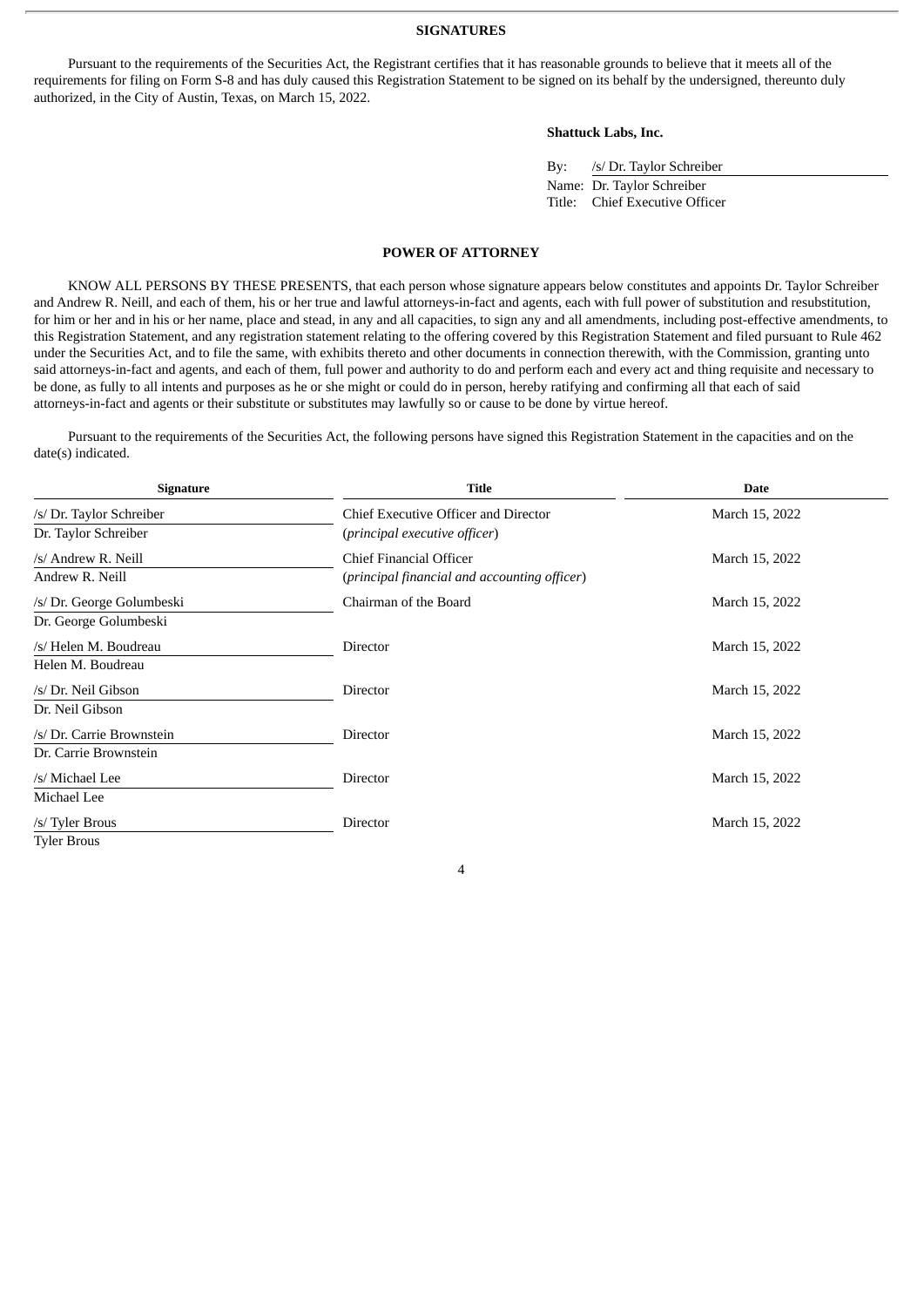<span id="page-4-0"></span>March 15, 2022

Shattuck Labs, Inc. 500 W. 5th Street, Suite 1200 Austin, TX 78701

Re: *Form S-8 Registration Statement for 2020 Equity Incentive Plan and 2020 Employee Stock Purchase Plan*

Ladies and Gentlemen:

We have examined the Registration Statement on Form S-8, (the "Registration Statement") of Shattuck Labs, Inc., a Delaware corporation (the "Company"), to be filed with the Securities and Exchange Commission (the "Commission") pursuant to the Securities Act of 1933, as amended (the "Securities Act"), in connection with the offering by the Company of (i) up to 1,693,555 shares of its common stock, par value \$0.0001 per share (the "Common Stock"), available for issuance under the Shattuck Labs, Inc. 2020 Equity Incentive Plan (the "2020 Plan") and (ii) up to 423,388 shares of Common Stock available for issuance under the Shattuck Labs, Inc. 2020 Employee Stock Purchase Plan (the "ESPP" and, together with the 2020 Plan, the "Plans," and such shares of Common Stock, collectively, the "Shares").

We have examined the originals, or photostatic or certified copies, of such records of the Company and certificates of officers of the Company and of public officials and such other documents as we have deemed relevant and necessary as the basis for the opinions set forth below. In our examination, we have assumed the genuineness of all signatures, the legal capacity and competency of all natural persons, the authenticity of all documents submitted to us as originals and the conformity to original documents of all documents submitted to us as copies. We have also assumed that there are no agreements or understandings between or among the Company and any participants in the Plan that would expand, modify or otherwise affect the terms of the Plan or the respective rights or obligations of the participants thereunder. Finally, we have assumed the accuracy of all other information provided to us by the Company during the course of our investigations, on which we have relied in issuing the opinion expressed below.

Based upon the foregoing examination and in reliance thereon, and subject to the qualifications, assumptions and limitations stated herein and in reliance on the statements of fact contained in the documents that we have examined, we are of the opinion that the Shares, when issued and sold in accordance with the terms set forth in the Plan and against payment therefor, and when the Registration Statement has become effective under the Securities Act, will be validly issued, fully paid and non-assessable.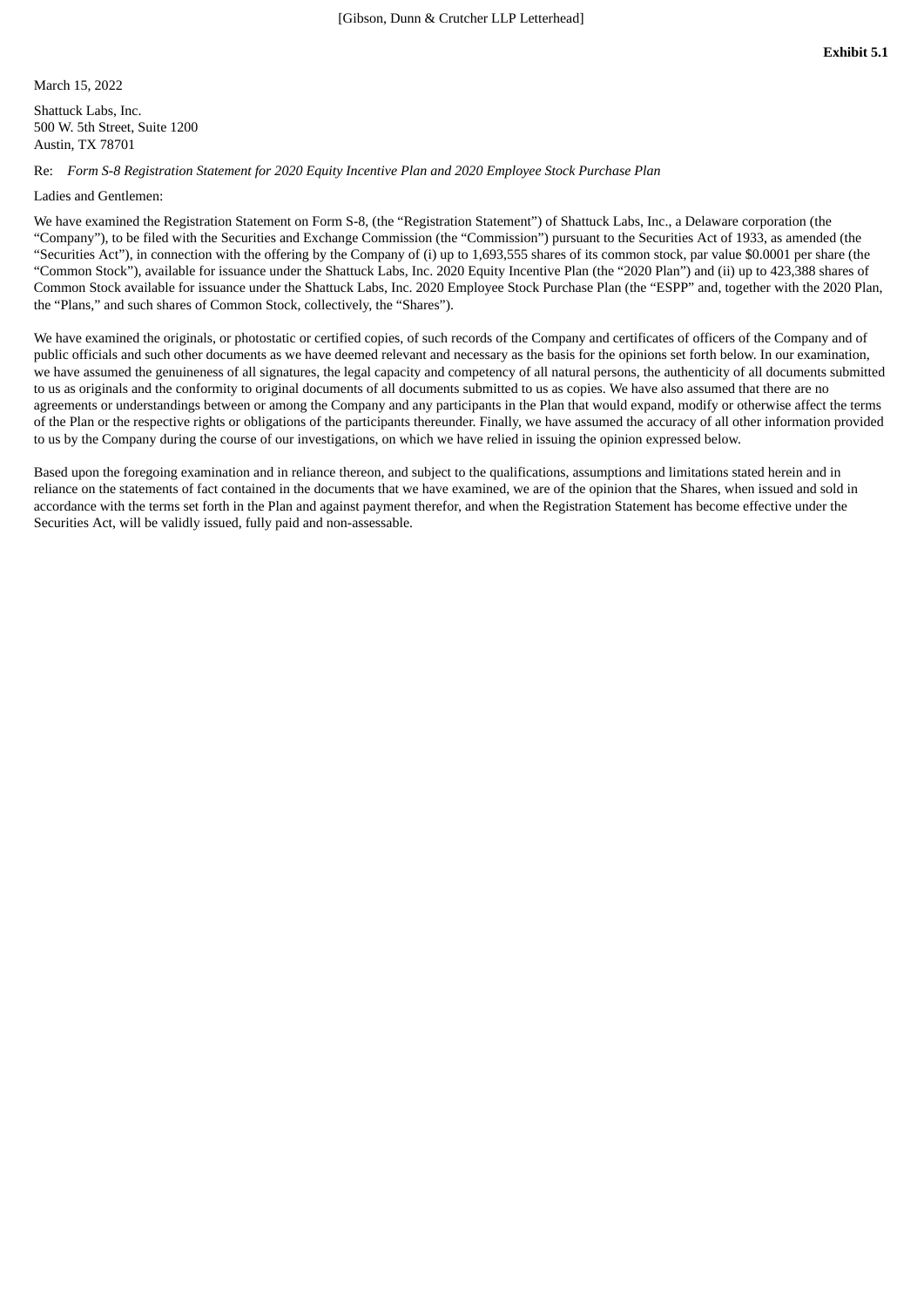We render no opinion herein as to matters involving the laws of any jurisdiction other than the Delaware General Corporation Law (the "DGCL"). We are not admitted to practice in the State of Delaware; however, we are generally familiar with the DGCL as currently in effect and have made such inquiries as we consider necessary to render the opinions above. This opinion is limited to the effect of the current state of the DGCL and the facts as they currently exist. We assume no obligation to revise or supplement this opinion in the event of future changes in such law or the interpretations thereof or such facts.

We consent to the filing of this opinion as an exhibit to the Registration Statement, and we further consent to the use of our name under the caption "Legal Matters" in the Registration Statement and the prospectus that forms a part thereof. In giving these consents, we do not thereby admit that we are within the category of persons whose consent is required under Section 7 of the Securities Act or the Rules and Regulations of the Commission.

Very truly yours,

/s/ Gibson, Dunn & Crutcher LLP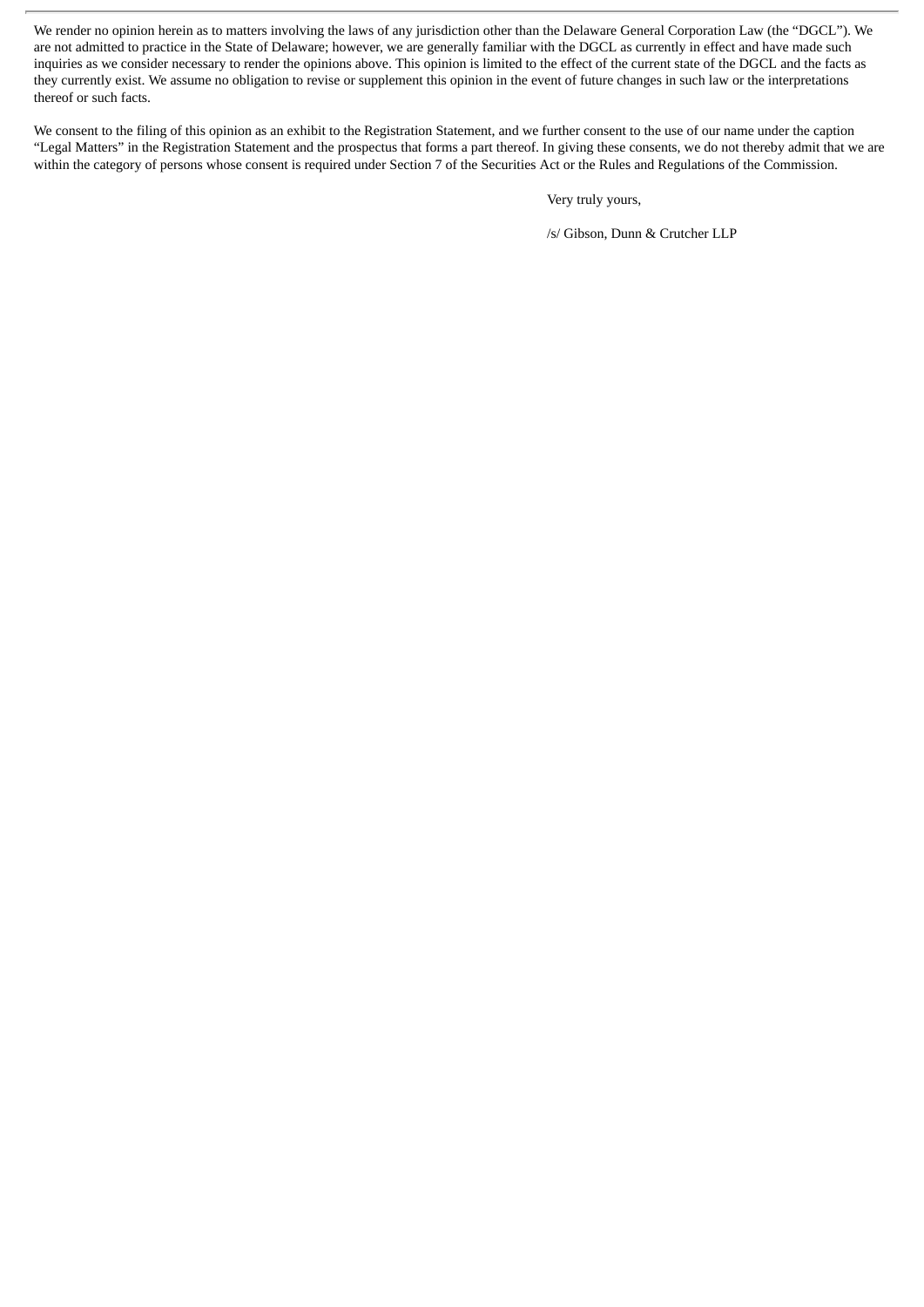#### **Consent of Independent Registered Public Accounting Firm**

<span id="page-6-0"></span>We consent to the use of our report dated March 15, 2022, with respect to the balance sheets of Shattuck Labs, Inc. as of December 31, 2021 and 2020, the related statements of operations and comprehensive loss, changes in redeemable convertible preferred stock and stockholders' equity (deficit), and cash flows for the years then ended, and the related notes incorporated herein by reference.

/s/ KPMG LLP

Austin, Texas

March 15, 2022